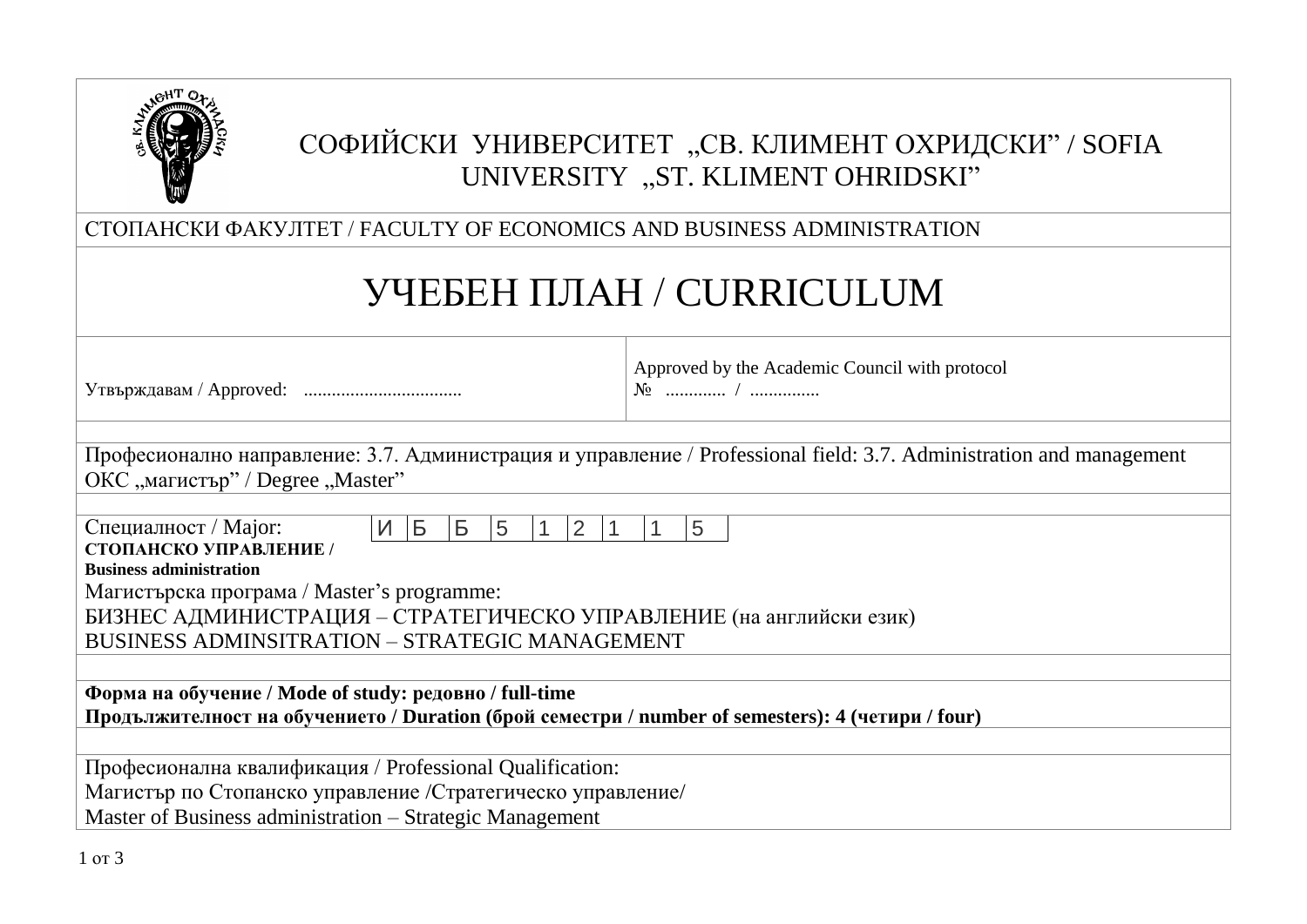### **Квалификационна характеристика / Qualification characteristics**

# **Major: Business administration Master's programme: BUSINESS ADMINISTRATION – STRATEGIC MANAGEMENT**

#### **1. Programme aims:**

The **goal** of the Master's programme "Business administration – Strategic management" is to prepare highly skilled specialists able to use advanced methods and tools for strategic management that include micro and macro-diagnostics of the environment, industry analysis, analysis of the organization, strategies for organization development, business strategies, resource and functional strategies, international strategies , etc.. After completing the programme the student should be familiar with the ideas behind strategic management – from strategic planning to real-time management. The programme will also create awareness of the need and a basis for continuous self-improvement in practice. The programme gives the students the opportunity to work both in profit and non-profit organizations, and to specialize in methods used for the strategic and operational management of human resources.

#### **2. Programme content:**

The Master programme in "Business administration – Human resources development" is intended for applicants with a Bachelor degree which is in a field other than the Business administration and/or Economics, or related to these fields degrees.

The duration of study is 2 years and includes:

- o Preparatory module 1 year (two semesters) covering basic obligatory courses making up the professional content of the Bachelor in Business administration;
- o Foundation module (1 semester) which includes basic obligatory courses making up the professional content of the master in Business administration with an emphasis on the strategic management and development, as well as the writing of a course project for the Master thesis;
- o Specializing and Final module (one semester) which includes electives and optional courses in one of the offered specializations (profiles) and the writing and defense of Master thesis.

Admission requirements include a written test and an interview. The final grade consists of the grade point average of the Bachelor degree, the state examination (defense of a bachelor thesis) and the grades of the admission test and interview.

#### **3. Professional competencies**

#### **Q** SHOULD KNOW

- To be familiar with modern economic theories and be able to analyze the economic environment by using the appropriate tools;
- To be familiar with the history of management thought and critically evaluate its development and the potential benefits of applying different approaches in specific environments;
- To be familiar with the tools of management:
- To be familiar with the methods for organizational and industry diagnostics:
- To be familiar with the methods for goal-setting, formulation and realization of strategies;
- To be familiar with the methods and approaches for structuring the organization;
- To be familiar with the methods for work in the socio-cultural layer of the organization, and with the human resources;
- To be familiar with public and corporate finance, the tools of the financial institutions, legal norms;
- To be familiar with the legal and administrative basis of businesses;